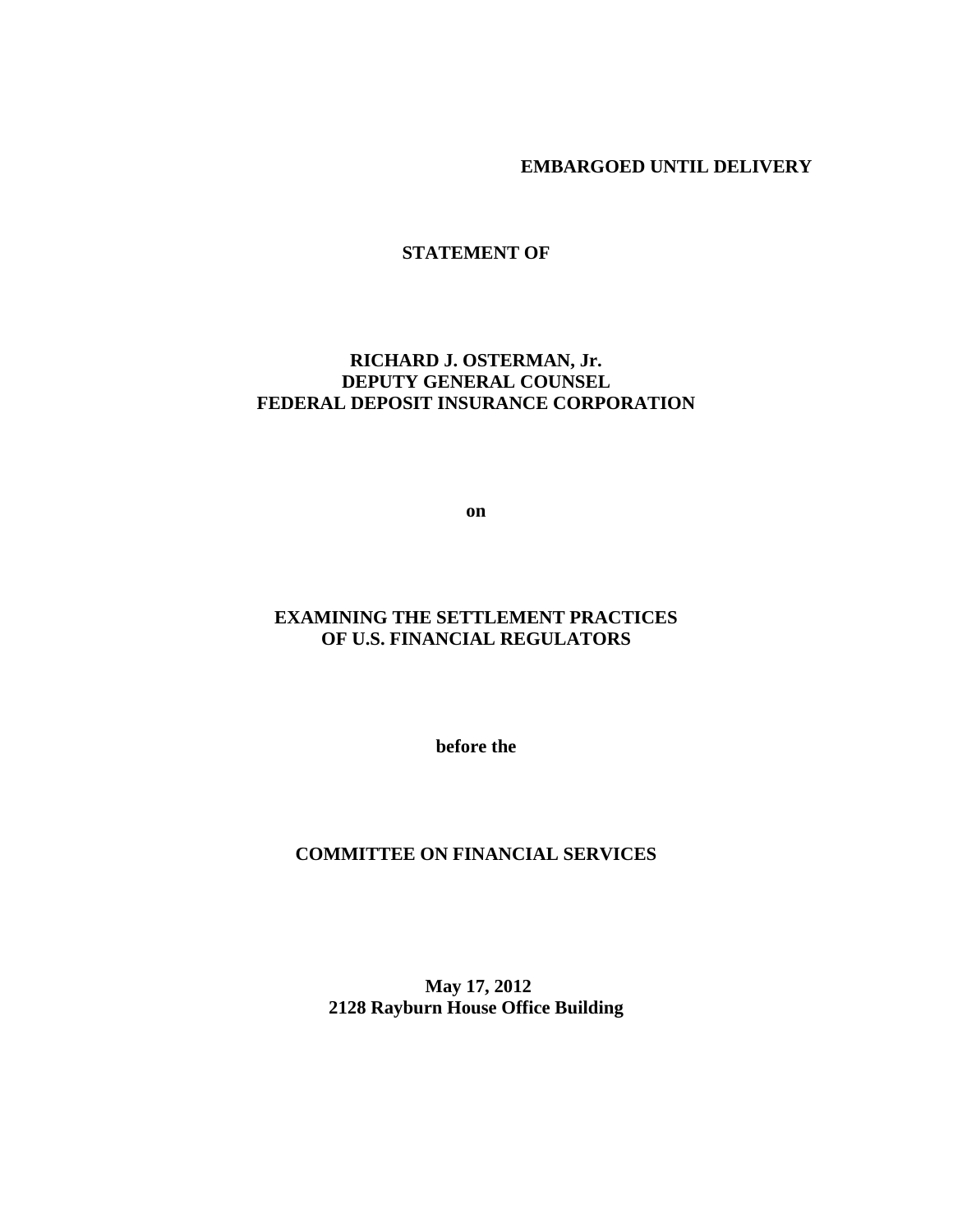Chairman Bachus, Ranking Member Frank, and members of the Committee, thank you for the opportunity to testify on behalf of the Federal Deposit Insurance Corporation (FDIC) about our settlement practices. In my testimony, I will discuss the FDIC's approach to enforcement and the tools we have available, as well as the public interest benefits derived from our enforcement policies and practices.

 The core mission of the FDIC is to maintain stability and public confidence in the nation's banking system. As recent events have reminded us, the financial condition of banks influences the economy in direct, substantial and often immediate ways and, mindful of this, the FDIC is robust in its supervision of insured depository institutions and in correcting unsafe and unsound practices, violations of law, and breaches of fiduciary duty.

 Among banking regulators, the combination of the FDIC's responsibilities as insurer, supervisor, and receiver is unique. As supervisor, the FDIC is the primary federal regulator for state banks that are not members of the Federal Reserve System, as well as state chartered savings associations. Presently, the FDIC directly supervises 4,115 insured state nonmember banks and 444 insured state-chartered savings associations, and by statute, in its role as insurer, has back-up enforcement authority for the rest of the over 7,000 FDIC-insured depository institutions. In addition, the FDIC acts as receiver for all failed insured depository institutions and, under the Dodd-Frank Act, has substantial responsibilities for large complex financial companies that may pose a systemic risk to the financial system.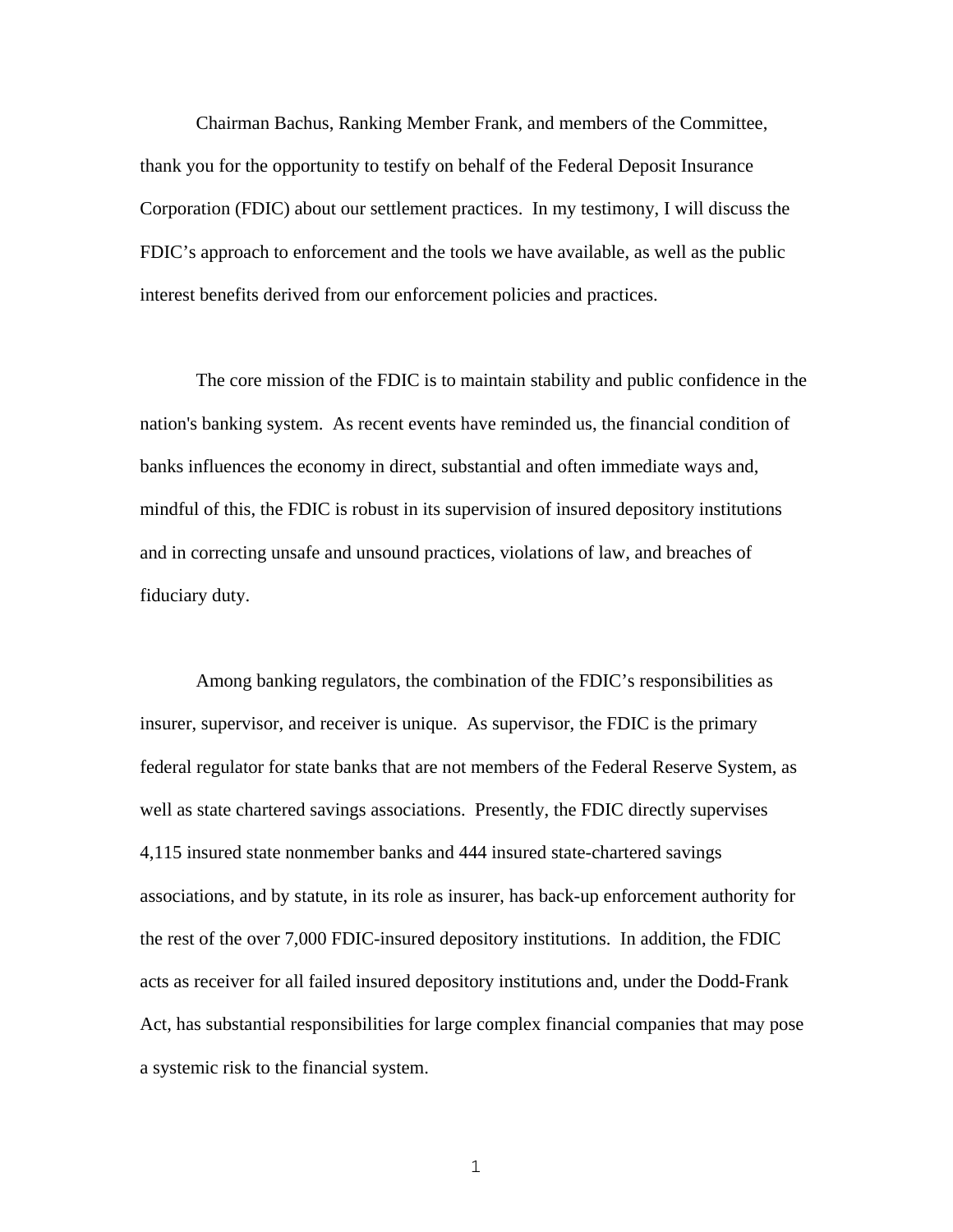The FDIC, like the other federal banking agencies has been given strong enforcement powers under section 8 of the Federal Deposit Insurance Act (FDI Act). These powers are used by the FDIC when corrective action is needed to protect consumers, the banking industry, and the financial institution itself from harm.

 The FDIC's highly-trained examiner corps regularly examines FDIC-supervised depository institutions to ensure they are operated in a safe and sound manner in compliance with state and federal banking laws and regulations, including all consumer protection laws. When FDIC examiners find violations of law, breaches of fiduciary duty, or unsafe and unsound practices, including mismanagement and insider abuses, the FDIC requires corrective action, notably through removal and prohibition orders, the assessment of civil money penalties or cease-and-desist orders which may also include restitution.

 From 2007 through 2011, the FDIC issued approximately 1,000 Cease-and-Desist Orders and 377 Removal and/or Prohibition Orders, as well as 753 Civil Money Penalties. These individual enforcement actions were based on a wide range of harm or risks caused to insured depository institutions and consumers.

## *Enforcement Process*

 Many of the FDIC's enforcement orders are issued based upon a stipulation between the FDIC and the respondent in which the respondent neither "admits nor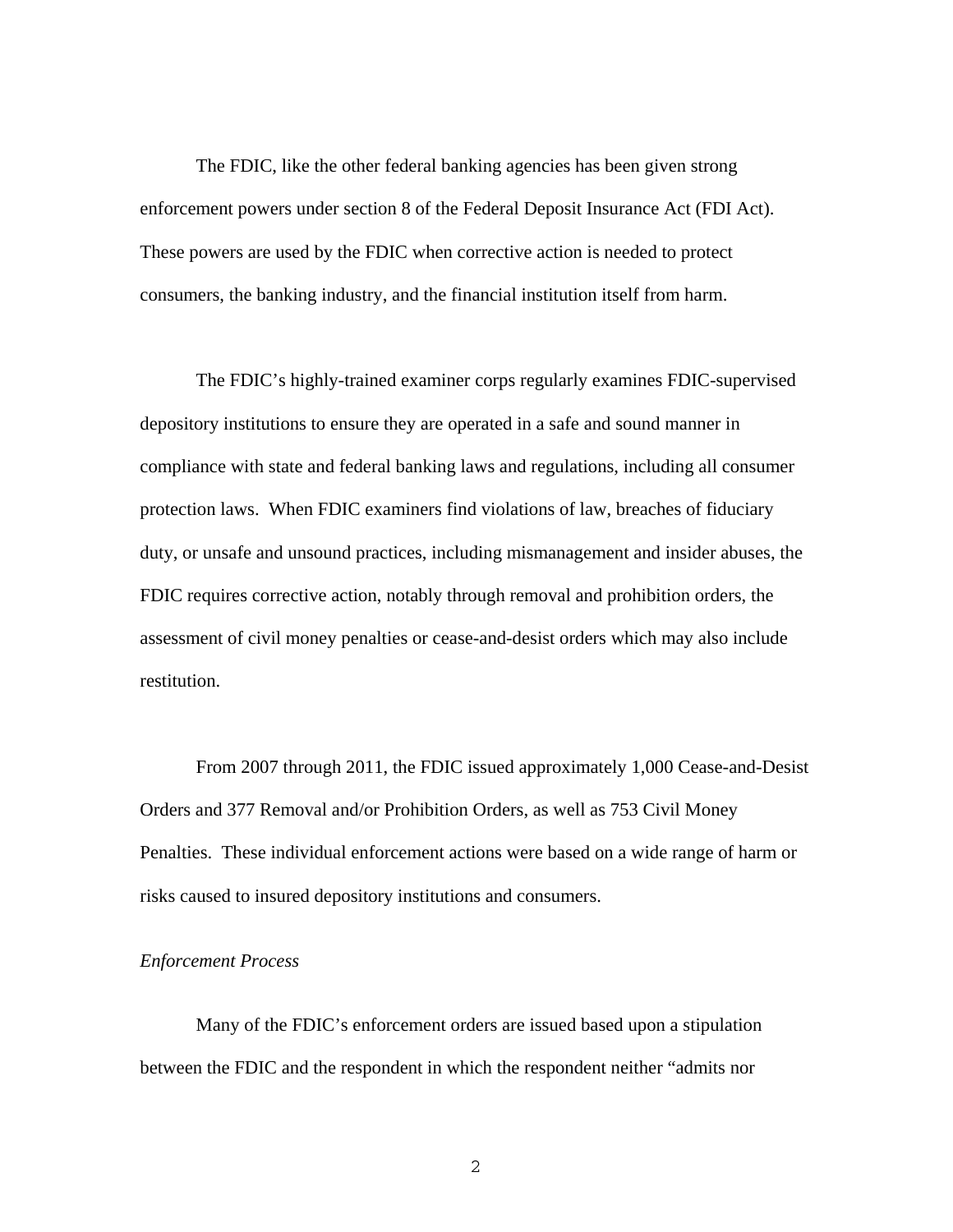denies" the allegations. Such consent orders are issued only after a thorough evaluation of the pertinent evidence to ensure that the FDIC's case against the respondent meets all of the statutory factors required to initiate an action and sustain a *prima facie* case. Consideration is given, among other things, to the particular facts and evidence in the case, the likelihood of success should the case proceed to litigation, the best way to meet our objectives and obtain the recommended relief, as well as how long it would take to get relief if the case did not settle.

 The timeframe from obtaining the stipulation to issuance of an order is relatively quick, and the resulting final agency order is usually effective and enforceable immediately. Some stipulated orders, particularly cease-and-desist orders that seek quick correction of bank practices, are issued pursuant to delegated authority by appropriate managers in the FDIC's regional and area offices. Those involving restitution, civil money penalties, and removal and prohibition actions against individuals are carefully reviewed for both legal sufficiency and nationwide consistency, and then issued by the Washington office pursuant to delegated authority.

 Should a respondent choose not to stipulate -- in other words, agree -- to an action, the FDIC prepares a Notice of Charges to initiate a case. While Notices of Charges seeking cease-and-desist orders are normally issued by the FDIC's Regional Offices under delegated authority, Notices to remove an individual from banking, require restitution, or impose civil money penalties are reviewed by the FDIC's Case Review Committee $<sup>1</sup>$  $<sup>1</sup>$  $<sup>1</sup>$  before being issued. Once a case is filed, the procedures are governed by the</sup>

<span id="page-3-0"></span><sup>&</sup>lt;sup>1</sup> The Case Review Committee is a standing committee of the FDIC Board, and serves to review in advance and approve the initiation under delegated authority of certain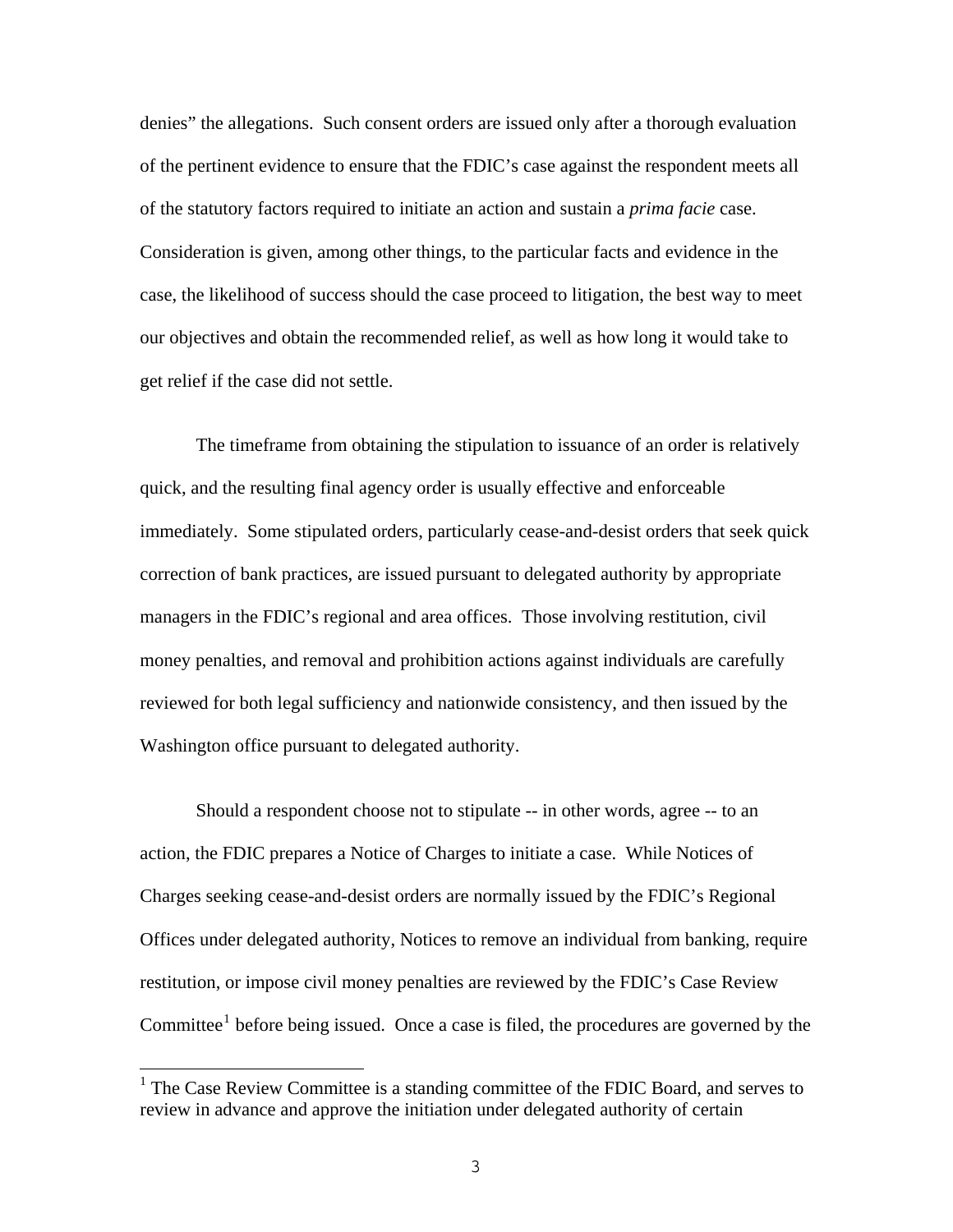FDIC's formal Rules of Practice and Procedure. Specifically, a hearing is held before an administrative law judge (ALJ) and the ALJ's recommended decision is reviewed by the FDIC's Board of Directors which then issues a final decision and order. Stipulated final orders and those entered after a hearing are both published, which provides notice to the industry and to the public of a bank's practices and individuals' misconduct and its consequences.

### *Removal and Prohibition and Civil Money Penalty Orders*

 As noted earlier in the testimony, one of the corrective actions for which Congress granted the FDIC authority is the removal and prohibition from the business of banking, found in section 8(e) of the FDI Act. The FDIC has issued hundreds of removal and prohibition orders against institution-affiliated parties who were determined to have dishonestly or recklessly engaged in violations of law, unsafe or unsound practices or breaches of fiduciary duty and caused losses to the institution they were meant to serve or benefited themselves at the institution's expense. An 8(e) order prohibits the individual from participation in any manner in banking under a lifetime, industry-wide ban. This powerful tool serves to address past conduct while also protecting the industry as a whole.

 Appropriately, the statutory requirements to bring a removal or prohibition action are quite stringent. The FDIC must determine that the respondent has engaged in violations of law, unsafe or unsound practices or breaches of fiduciary duty that resulted

enforcement actions.

 $\overline{\phantom{0}}$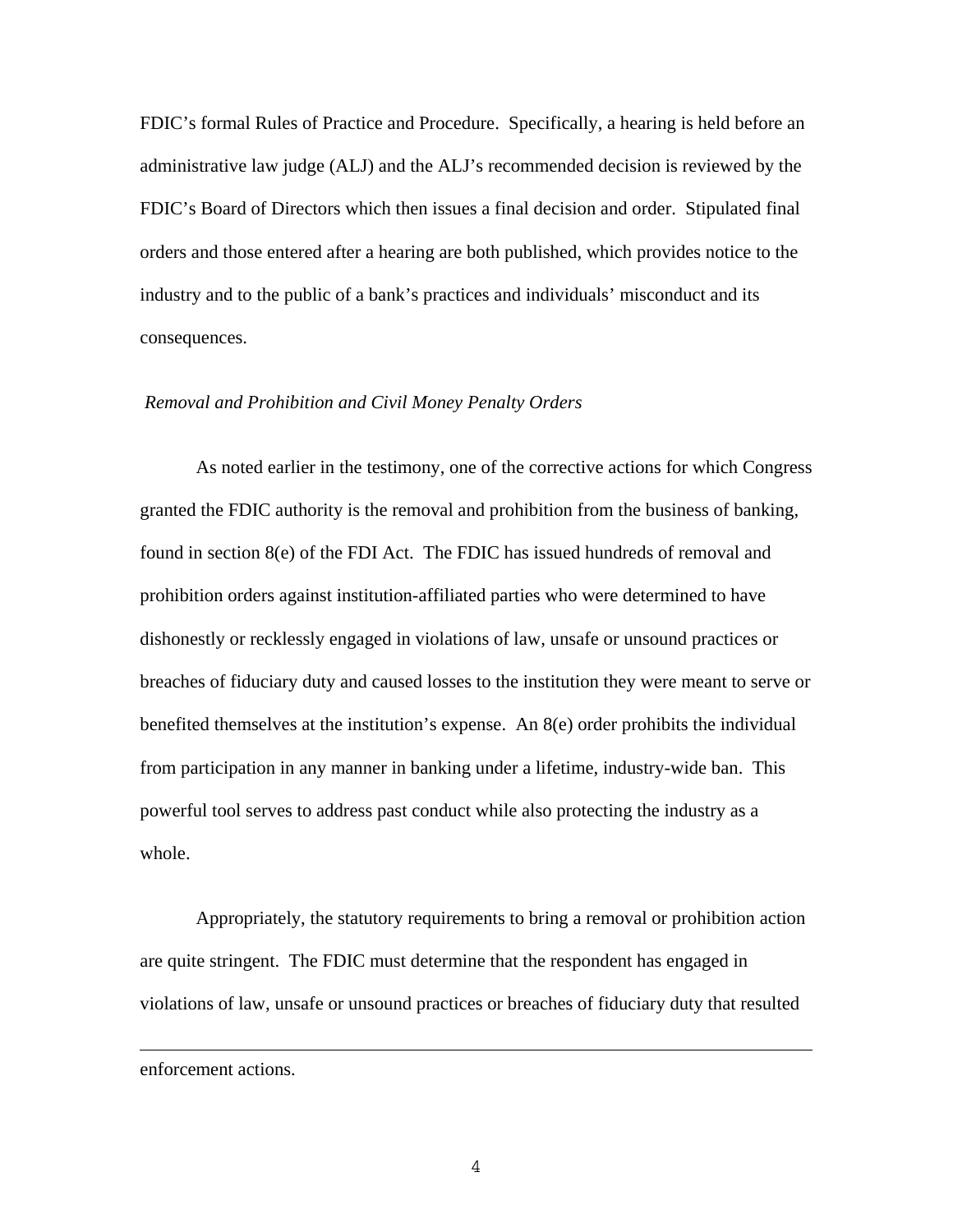in a benefit to them or a loss to the institution or prejudice to depositors. In addition, the FDIC must determine that the conduct involved personal dishonesty or willful or continuing disregard for the safety and soundness of the institution.

 Although most FDIC removal and prohibition action orders are issued on consent, the orders specifically state that a determination has been made by the agency that a respondent's actions meet each of the foregoing statutory elements. Thus, while a respondent who stipulates to an order does not technically admit the conduct, it is clear to the public and the industry that the FDIC has determined it can make a *prima facie* case that the respondent has engaged in egregious actions that the FDIC believes warrant the imposition of a very severe and immediate remedy—a lifetime bar from banking.

 In the context of removal and prohibition, stipulated orders serve the public interest in several ways. Our experience has been that the time between initiation of the case and the final decision effecting a remedy is often two to three years, given the time frames for response, discovery and litigation of a contested case before an ALJ, including review of the ALJ's recommended decision by the FDIC's Board of Directors and issuance of a final decision and order. During this time, respondents still employed in the banking industry may remain in their positions with the possibility of committing more harm. In contrast, a person subject to a stipulated removal and prohibition order is precluded from participating in banking *immediately* upon the order's issuance.

 The FDIC believes that requiring a respondent to specifically admit the alleged conduct in a settlement may have the unintended consequence of frustrating its goals. Many respondents would be hesitant to admit the conduct, and respondents' attorneys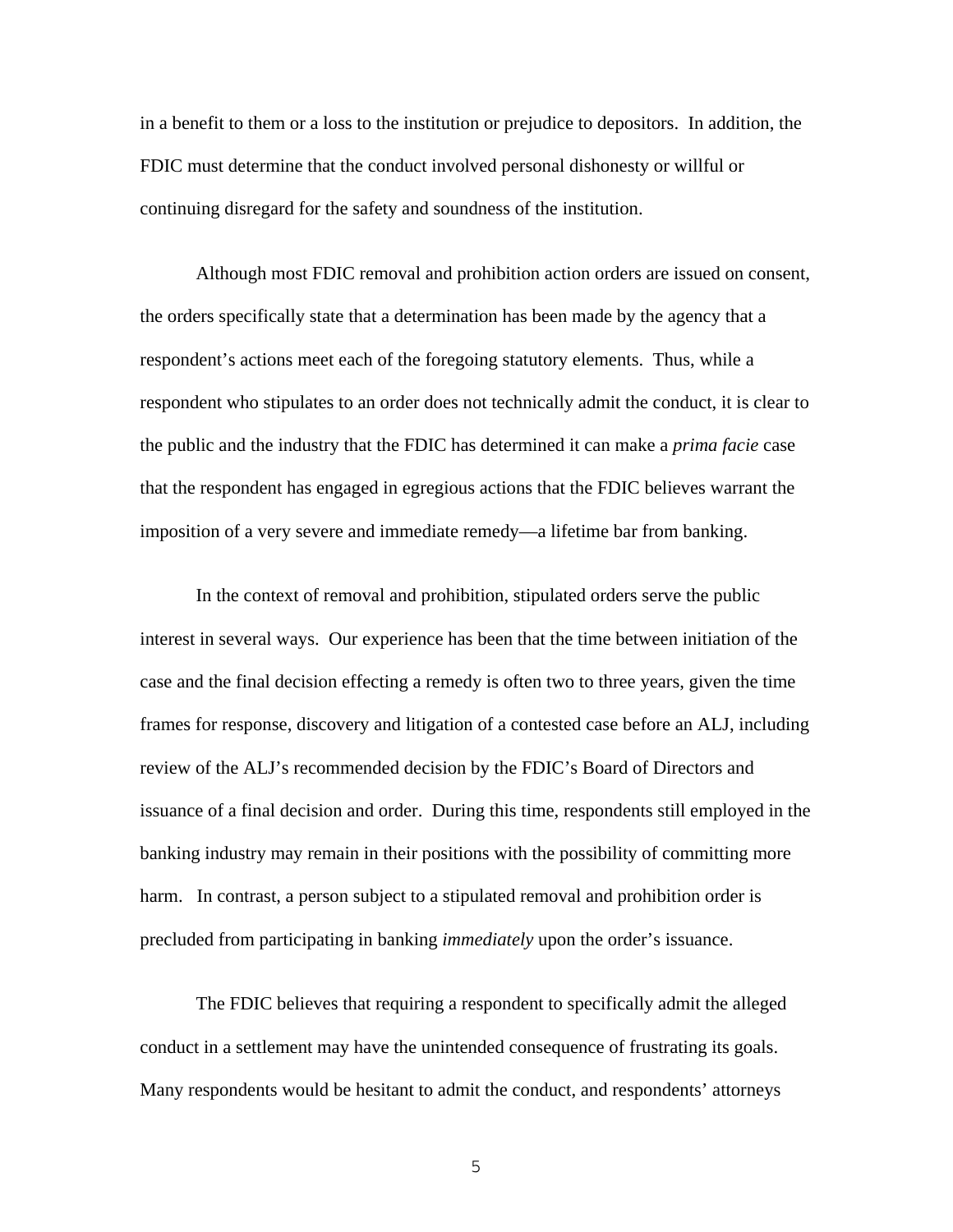cannot reasonably support settlements that require admissions if their clients are potentially exposed to additional civil liability, or criminal action. Thus requiring admission of liability is likely to reduce the number of settlements, and to push the parties in remaining cases toward settling based on admission of the absolute minimum necessary to sustain a case. Furthermore, insisting on an admission of liability is likely to result in protracted negotiations regarding settlement, thus precluding a principal benefit of settlement—obtaining prompt relief. Additionally, given finite agency resources, if there are fewer settlements it would mean that, in total, we would be able to pursue fewer cases overall.

 Stipulated civil money penalty orders often accompany removal and prohibition actions, as a means of further deterrence. The FDIC uses its enforcement authority to assess civil money penalties against institutions and institution-affiliated parties when we have found violations of law, unsafe or unsound practices or breaches of fiduciary duty, with a progressive increase in penalty amount as the egregiousness of the conduct increases. In considering the civil money penalty amount, the FDIC must take into account statutorily-mandated factors, including the size of the financial resources and good faith of the respondent, the gravity of the violation, and the history of previous violations. Civil money penalties collected are paid to the U.S. Treasury.

## *Cease-and-Desist Orders*

 Cease and desist orders are used by the FDIC as an enforcement tool for corrective action in several significant contexts. One of those contexts is when banks are in a troubled condition. As noted, since 2007, the FDIC has issued approximately 1,000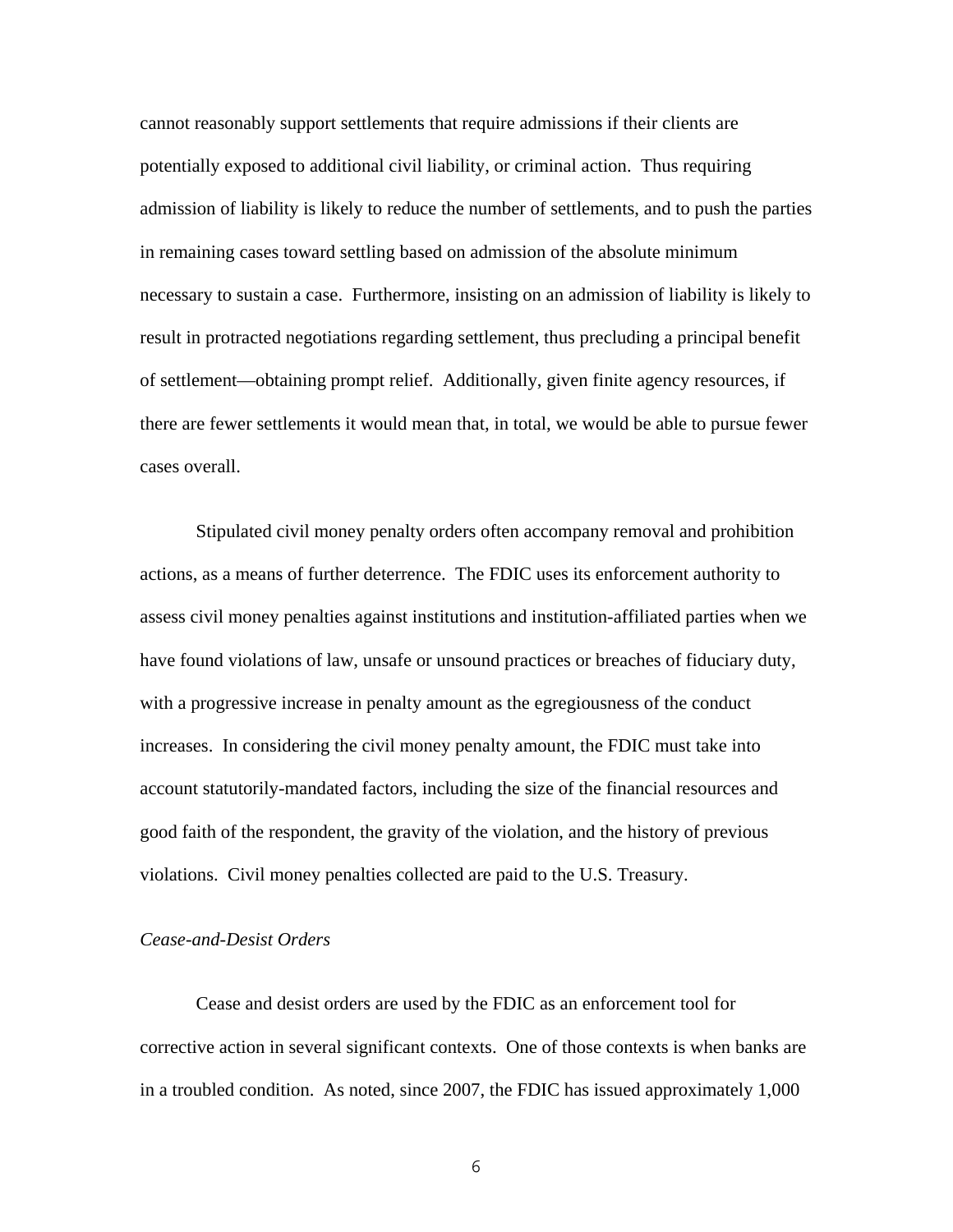cease-and-desist orders to halt and correct violations of law and unsafe or unsound banking practices and to strengthen the capital position of the institutions it supervises, and thus to achieve better health of the industry overall. Most of these are orders against institutions that are in troubled condition, with many of them posing an elevated risk of failure if their problems are not corrected. Such orders set forth a detailed corrective plan, a virtual "road map" for the institution to follow to correct practices and to raise capital to return the institution to a safe and sound condition. While the institution neither admits nor denies the unsafe or unsound practices or violations that are the subject of the cease and desist order, the order does recite that the FDIC has reason to believe the requisite statutory elements<sup>[2](#page-7-0)</sup> are present, and each corrective action that is ordered is based upon a specific examination finding.

 Prompt action in such cases is essential to avoid the loss to the insurance fund, and the cost to communities and the economic system as a whole, that arise when a bank fails. Without the ability to settle a case quickly, the length of time to obtain relief in a contested case could, in many cases, render the relief ineffective. Additionally, the FDIC has the power through cease-and-desist actions to order affirmative relief, including ordering an insured depository institution or institution-affiliated party who was unjustly enriched to make restitution.

<span id="page-7-0"></span><sup>&</sup>lt;sup>2</sup> Cease-and-desist actions require that the FDIC have a reason to believe that an institution or institution-affiliated party is engaging or has engaged, or is about to engage, in unsafe or unsound practices; or is violating, has violated or is about to violate law, rule or regulation, or any condition imposed in writing by the agency in connection with any action on an application, notice or other request, or any written agreement entered into with the agency. For restitution, the FDIC must prove the party was unjustly enriched in connection with such violation or practice or acted in reckless disregard of the law, applicable regulations or prior order of the agency.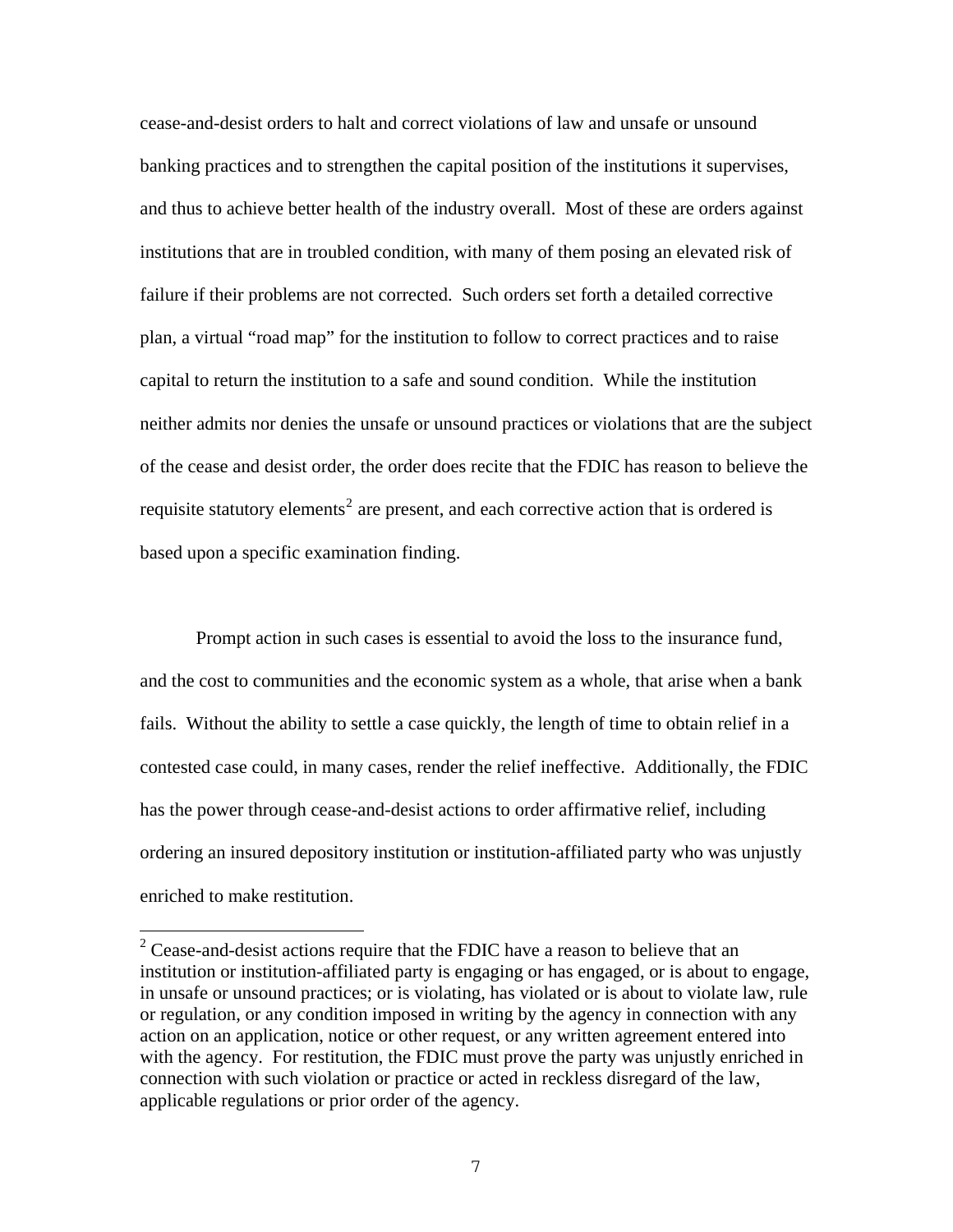The power to seek restitution can be particularly important when an institution or institution-affiliated party violates consumer protection laws and regulations, such as Section 5 of the Federal Trade Commission Act (prohibiting unfair or deceptive acts and practices), the Truth in Lending Act, the Truth in Savings Act, the Real Estate Settlement Procedures Act, among others. Where material violations of these consumer protection provisions are identified, FDIC seeks remedies that typically include cease-and-desist orders as well as restitution and civil money penalties. Depending on the severity of the violation and the extent of consumer harm, the amount of restitution sought for consumers can be substantial. In these consumer cases, orders for restitution are vehicles for consumer redress. Therefore, the FDIC has that additional interest in issuing such orders as quickly as possible.

 Additionally, when violations involve fair lending laws, such as the Equal Credit Opportunity Act and the Fair Housing Act, the FDIC first determines whether the institution or institution-affiliated party engaged in a "pattern or practice" violation. If so, the FDIC will refer the case to the United States Department of Justice. If the violation is not a pattern or practice violation, or if the Department of Justice returns a case to the FDIC, the FDIC can pursue the enforcement remedies outlined above, assuming the statutory elements are met.

## *Professional Liability Cases*

 The FDIC also brings professional liability cases on behalf of the receiver of banks that have been closed by federal or state regulators. These cases serve a very different purpose than enforcement cases brought by the FDIC and the other banking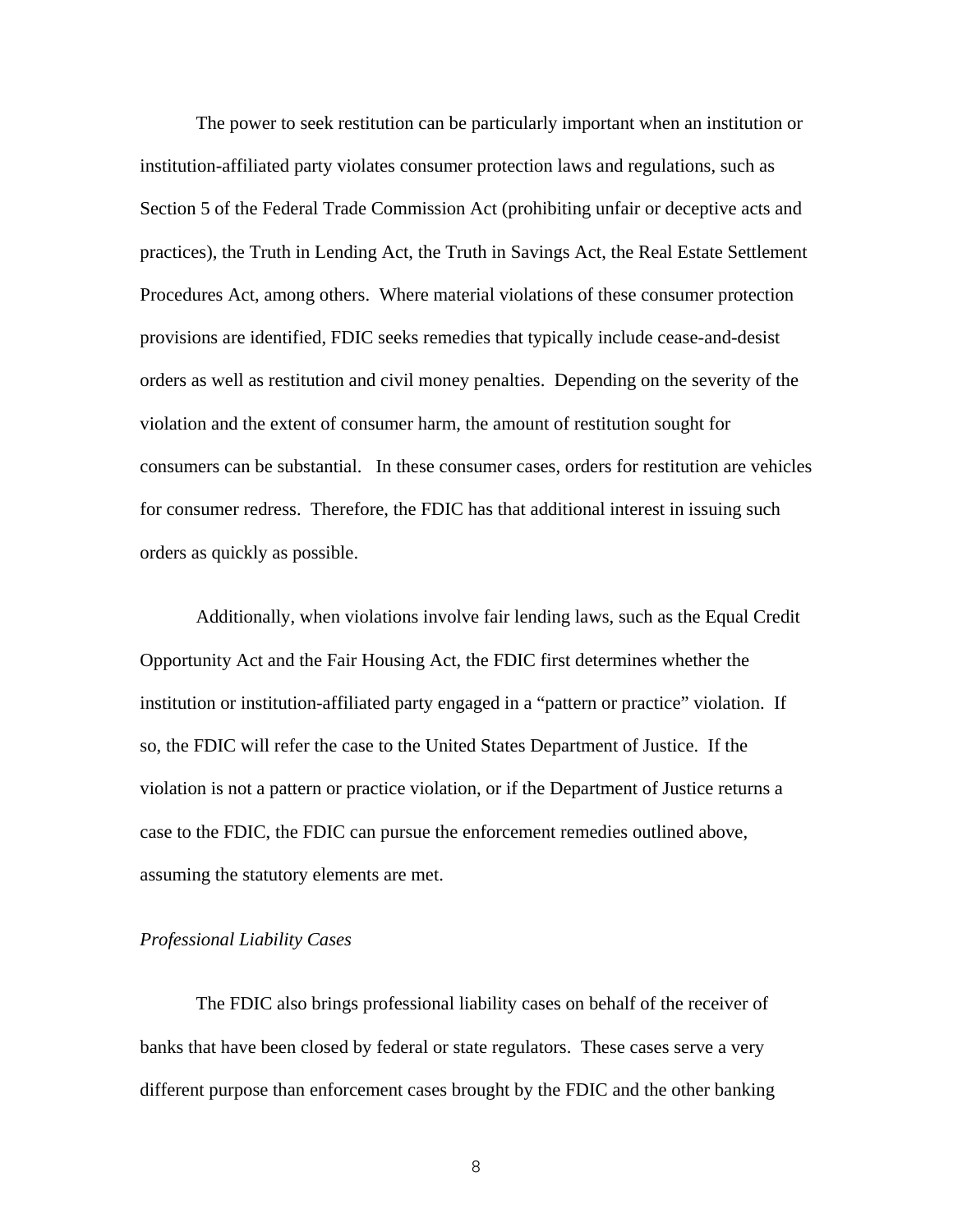agencies. Professional liability cases are civil tort and contract actions that seek recovery for damages caused to failed banks by their officers and directors, and by professionals working for the failed banks such as lawyers and accountants. Recoveries are used to pay claims against the receivership estate in accordance with statutory priorities set out by Congress, which provide first for payment of the receiver's administrative expenses, second for any deposit liability and third for general creditor claims.

 The FDIC, consistent with its responsibilities as receiver, uses the most costeffective approach available to obtain the maximum monetary relief in professional liability cases, whether this proves to be litigation or settlement. The FDIC has litigated certain cases for many years, including through appeal, when it has determined that it is cost-effective to do so. But most professional liability cases—like most civil litigation by other parties—settle, and the money is paid to the FDIC without a concession by the defendant regarding culpability.

## *SEC v. Citigroup Global Markets*

 The FDIC is aware of both the District Court and the Second Circuit decisions in the *U.S. Securities & Exchange Commission v. Citigroup Global Markets, Inc*. case. The FDIC is not a party to the case, does not have all of the facts, and thus is not in a position to express an opinion regarding the merits of the decisions. In response to the Committee's request for comment on the matter, we would note that the case is still before the Second Circuit, and that the Circuit has stayed the proceedings below, pending a decision on appeal regarding the order rejecting the settlement.